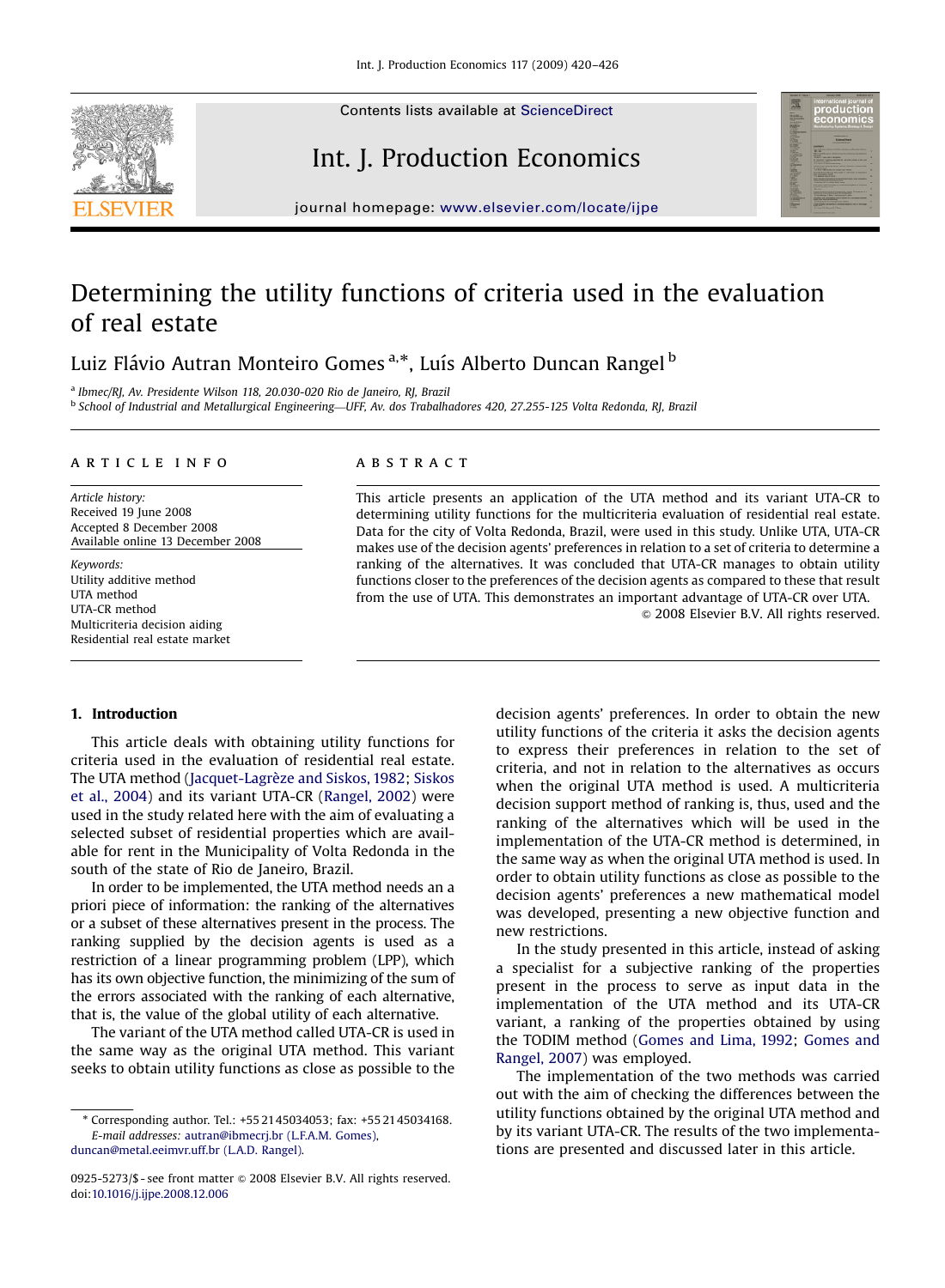#### 2. Presentation of the UTA and UTA-CR methods

### 2.1. The UTA method

The UTA method (Jacquet-Lagrèze and Siskos, 1982) has the same axiomatic bases underlying the multiattribute utility theory (MAUT) ([Fishburn, 1970;](#page--1-0) [Keeney](#page--1-0) [and Raiffa, 1993\)](#page--1-0) and is used to determine the utility functions of the criteria [\(Belton and Stewart, 2002](#page--1-0); [Roy](#page--1-0) [and Bouyssou, 1993\)](#page--1-0).

This method uses linear programming to determine the values of the variables and, thus, obtain utility functions. The objective function of the model then seeks to minimize the sum of the errors associated with the global value of the alternatives so as to respect the a priori preferences proposed. In this way, the ordinal regression problem that is dealt with by the UTA method is the following: ''Having a preference structure of weak order R(>,  $\sim$ ), with ">" signifying strict preference and " $\sim$ " indifference in a set of alternatives or actions, the adjustment of the additive utility function based on multiple criteria is obtained in such a way that the resulting preference structure is as consistent as possible with the initial structure" Jacquet-Lagrèze and Siskos [\(1982\)](#page--1-0) proposed a priori by the decision agents.

Consider the set of alternatives A, which is evaluated by a set of criteria  $g = (g_1, g_2, g_3, \ldots, g_n)$ , with *n* being the number of criteria and  $g_i$  the performance in criterion  $i$ . The aggregation of all the criteria into a single criterion is performed through the building of a multiattribute utility function which is represented as  $U(g) = U(g_1, g_2, g_3, \ldots, g_n)$ . The relationship of strict preference between two alternatives is called P and the indifference relationship I [\(Roy](#page--1-0) [and Bouyssou, 1993;](#page--1-0) [Vincke, 1989\)](#page--1-0), respectively.

In a multicriteria problem, the viable alternatives are evaluated by a set of criteria defined by the evaluators, with the aim of analyzing the characteristics of the alternatives. In the additive model, when only using one criterion, the preference between the alternatives, among the set of alternatives A, can be expressed as follows:

$$
a \succ b \Leftrightarrow g_i(a) > g_i(b), \tag{1}
$$

$$
a \sim b \Leftrightarrow g_i(a) = g_i(b),\tag{2}
$$

which means that this criterion defines in set A a relationship of the ranking ( $\succ, \sim$ ) of the alternatives.

If  $g(a)$  = [ $g_1(a), g_2(a), g_3(a), \ldots, g_n(a)$ ] is the multicriteria evaluation of an alternative, then the following properties of the multiattribute utility function U, in relation to the set of alternatives A is observed:

$$
U[g(a)] > U[g(b)] \Leftrightarrow aPb,\tag{3}
$$

$$
U[g(a)] = U[g(b)] \Leftrightarrow alb,\tag{4}
$$

and the relationship  $R = P \cup I$  defines a weak order of the alternatives.

The utility function is additive when it has the form below

$$
U[g] = \sum_{i=1}^{n} u_i(g_i),
$$
\n(5)

where each  $u_i(g_i)$  is the marginal utility of the performance  $g_i$  in the criterion *i*. One fundamental hypothesis that needs to be respected when applying an additive utility function is the condition of mutual independence of the criteria in function of the preferences ([Keeney and](#page--1-0) [Raiffa, 1993](#page--1-0); [Zopounidis and Dimitras, 1998](#page--1-0)).

Consider  $g_i^*$  and  $g_i^*$  as the upper and lower limits of each criterion i present in a decision making problem. Assuming a non-decrease of the preferences in each criterion, then the marginal utilities,  $u_i$ , are increasing or decreasing monotonous functions. Therefore, the utility functions can be normalized inside the interval [0,1], obtaining

$$
\sum_{i=1}^{n} u_i(g_i^*) = 1 \tag{6}
$$

and

$$
u_i(g_{i^*}) = 0 \quad \text{for all } i. \tag{7}
$$

The Eqs. (6) and (7) are then used in the normalization of the utility functions. The first of these equations is used in the normalization of the maximum values of each criterion, indicating that the sum of the maximum values of each criterion is equal to a unit. Eq. (7) meanwhile, attributes the value zero to the initial value of each criterion. In this way, the utility functions which will be determined for each criterion present an initial value equal to zero and the maximum value and the maximum value to be determined through linear programming.

The UTA method uses linear programming to determine the values of the variables, which determine the form of the utility functions of each criterion. In order to perform the implementation of the UTA method it becomes necessary to make a prior multicriteria evaluation. To do this, the matrix of the performances of the alternatives in relation to the criteria, such as the weak ordering  $R$  defined in  $A$  or  $A'$ , where  $A'$  is a subset of the representative alternatives present in A. For each pair  $(a,b) \in A'$ , the decision agent expresses a preference or global indifference.

For each alternative of  $A'$ , the utility function calculated  $U'[g(a)]$  differs from the true  $U[g(a)]$  by an error  $\sigma(\alpha)$ 

$$
U'[g(a)] = \sum_{i=1}^{n} u_i[g_i(a)] + \sigma(a) \text{ for all } a \in A'. \tag{8}
$$

Considering the relations of preference (3) and relations of indifference (4), as well as the utility function (8), we have

$$
U'[g(a)] - U'[g(b)] \ge \delta \iff
$$
  
if the decision agent indicates *aPb*, (9)

$$
U'[g(a)] - U'[g(b)] = 0 \Leftrightarrow
$$
  
if the decision agent indicates *alb* (10)

with  $\delta$  > 0 being a real small number used to meaningfully separate two classes of the weak ordering R. The authors of the UTA method suggest, in their original conception of the method, that the value of  $\delta$  must belong to the interval  $[1/10Q, 1/Q]$ , with Q being the number of classes of indifference. Assuming the existence of transitivity, the